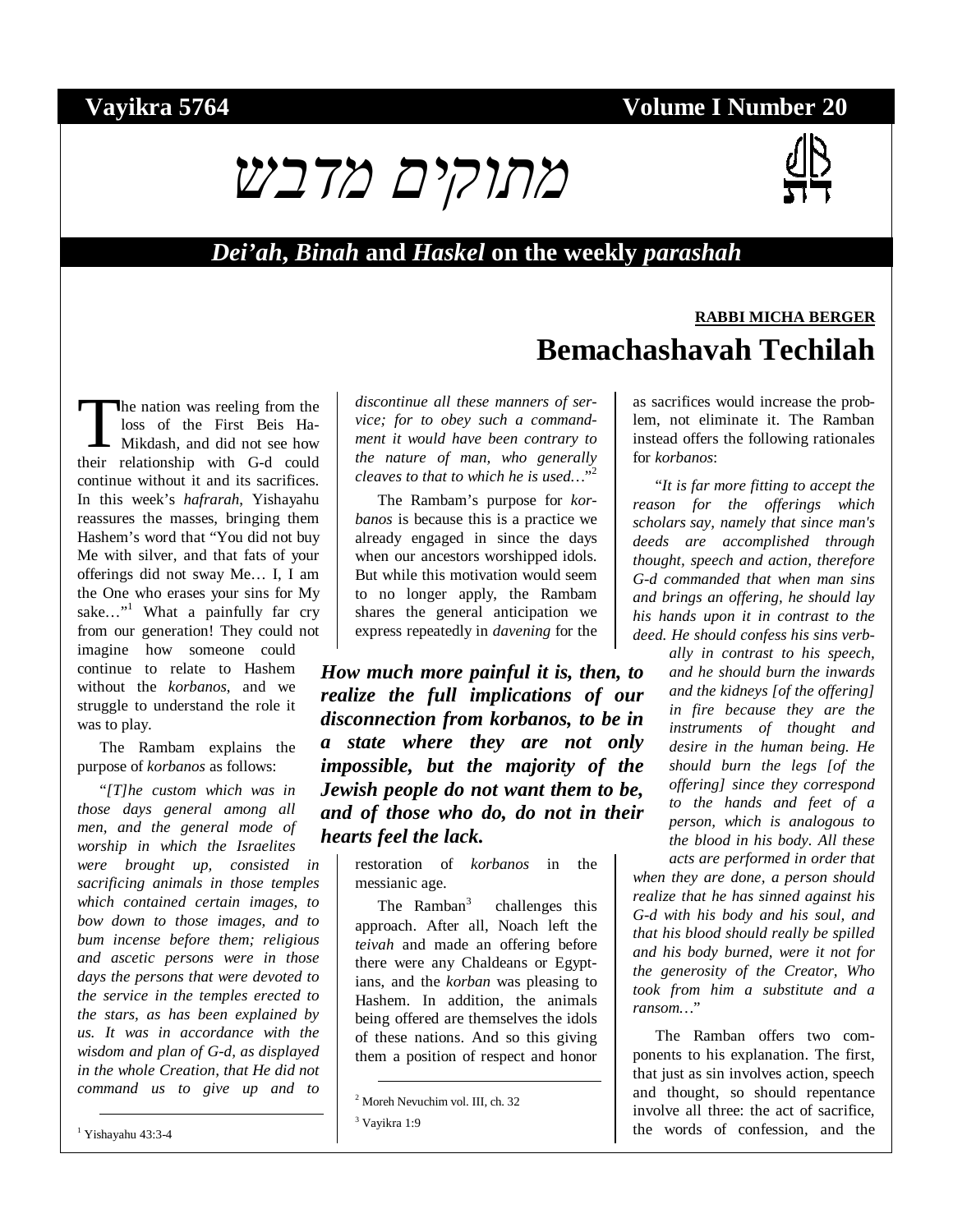feelings of regret. Second, that man should be aware of the magnitude of his act; that by all rights it should be he who dies. This latter is also the approach of the Ibn  $Exra<sup>4</sup>$ , that a korban is an exchange for his soul so that the person learns that it is only through Torah and mitzvos that a person merits to live. Note, though, that this explanation only addresses sin-related offerings, not the daily *tamid*, thanksgiving *korbanos*, holiday *korbanos*, etc….

The Narvoni<sup>5</sup> understands the Rambam in a manner that avoids the Ramban's objection. The element of human nature that Hashem did not ask us to uproot suddenly is not caused by being acclimated to idolatry. It is an innate human need that therefore consistently found expression in idolatry. Not that the Rambam was saying that *korbanos* were given as a way to slowly wean *Bnei Yisrael* from such practices, but that *korbanos* are a positive expression of a human need that would otherwise erupt negatively in idolatry.

The Narvoni's position is also implied by the *pasuk*. The Torah's discussion of *korbanos* opens with "A person, when he sacrifices from you a korban to Hashem."<sup>6</sup> The Torah does not start by ordering someone to make *korban*. Rather, it assumes that the person would be motivated to give on his own and therefore gives the proper procedure for doing so.

- 5 Moreh ad loc.
- 6 Vayikra 1:2

The Abarbanel<sup>7</sup> argues against the Narvoni's understanding of the Rambam. He brings numerous proofs (roughly 1-½ columns in my edition) to show that *korbanos* are a concession, not part of the ideal. After all, prophets from Shmuel to David to Yishayahu and Yirmiyahu<sup>8</sup> speak of Hashem's preference for other forms of worship above *korbanos*. As the Gemara says, "Whoever toils in Torah needs neither sin offering, nor burnt offering, nor guilt offering nor *minchah*."<sup>9</sup> The Abarbanel therefore argues that not only does the Rambam insist the *korbanos* are a concession, even the Ramban limits his disagreement to the motivation for sacrifices, and agrees on this point.

However, the Narvoni's interpretation of the Rambam could also be understood as not necessarily implying that *korbanos* are part of the ideal. If we humans were less frail and physical beings, we would be able to address the need to give through Torah study, *tefillah*, investing our time doing His Will. It is as a concession to a limitation of human nature that Hashem needed to give us the ability to give a tangible gift, one that seems more "real" to us.

It is innate in a person to want to express his love with a gift. A husband buys his wife flowers, even if he knows that she will appreciate the flowers for only the moment they are

8 Shmuel I 15, Tehillim 50, Yishayahu 1, Yirmiyahu 7

strength, the bringer of the *korban* places his hands on the head of the animal, in between the horns, and pushes down – however, certainly **Example 18** a sacrifice is the strength, the bringer of the *korban*<br> *semichah* that is performed<br> **on** the animal Ising all of his pushes down – however, certainly being the *animal* dedicated to the

# **2** *Mesukim Midevash*

received and then they will sit on the table unnoticed. It is the act of giving that is itself the greater gift. Idolaters felt that love toward their G-ds, and so they consistently came up with ways to give to their G-ds. And when we felt a love so intense that it forced a need to give, we had a *Beis Ha-Mikdash* in which to bring *korbanos*.

However, as time progresses, a couple can hit hard times. The husband no longer brings flowers as a pure expression of love, but to get out of trouble. Similarly we find Yishayahu's contemporaries no longer obeyed Hashem, no longer cared for the widow and orphan nor fed the poor. They too brought *korbanos* as a means to "buy off" Hashem. The opportunity to give was no longer constructive, and so Hashem revoked it. When the wife throws the flowers back in her husband's face, he wonders if there is a relationship left to recover. For the same reasons we needed to hear Hashem's words "I, I am the One who erases your sins."

How much more painful it is, then, to realize the full implications of our disconnection from *korbanos*, to be in a state where they are not only impossible, but the majority of the Jewish people do not want them to be, and of those who do, do not in their hearts feel the lack. Where is the pining of the lover to give to the Beloved?

# **RABBI GIL STUDENT Bakeish Shalom**

not pushing hard enough to injure the animal because it is prohibited *Beis HaMikdash*. While pushing

 <sup>4</sup> Vayikra 1:1

 <sup>7</sup> Introduction to Vayikra

<sup>9</sup> Menachos 110

art of the procedure of bringing a sacrifice is the *semichah* that is performed on the animal. Using all of his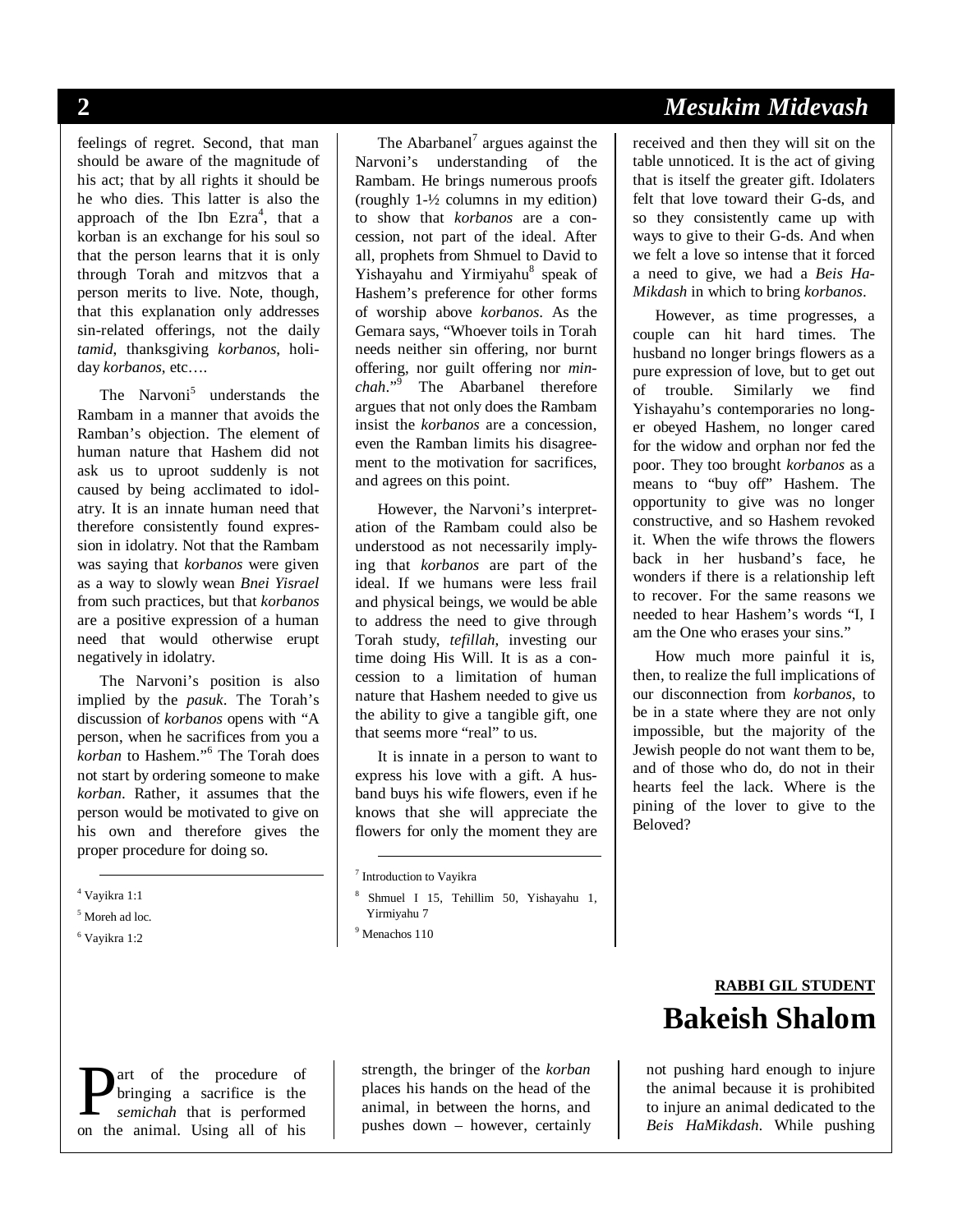#### *Mesukim Midevash* **3**

down, the bringer of the *korban* recites a confession for the sin that prompted him to bring this sacrifice. He must say, "I sinned and committed such-and-such act and have repented before You and this is for my atonement."<sup>1</sup>

Not only Jews can bring sacrifices to the Temple. Hashem is the G-d of all people and welcomes everyone to pray to Him and to bring Him *korbanos*. Yishayahu refers to the *Beis HaMikdash* as "a house of prayer for all peoples" (Yishayahu 56:7). The Gemara<sup>2</sup> specifically learns out that Gentiles may bring sacrifices and, in this respect, Gentiles are given more leeway than Jews. A Jew who stops observing his commandments – a *mumar* – may not bring a *korban* while a Gentile *mumar* may bring one.<sup>3</sup>

However, there is a limitation on the Gentile who brings a *korban*. While he may present it at the *Beis HaMikdah*, he may not perform *semichah* on the animal. R' Shimshon from Sens ("HaRash Mi-Shantz") $<sup>4</sup>$  explains that the reason a</sup> Gentile cannot perform *semichah* is that *semichah* includes the recitation of a confession – a *viduy*. However, this merely begs the question why a Gentile may not recite a *viduy*. If this confession is part of the procedure of bringing a sacrifice, and a Gentile may bring a sacrifice, why can he not also recite the *viduy*? He is certainly capable of reciting the proper formula just like he is physically capable of performing *semichah*.

The answer might lie in the Rambam's formulation of the *teshuvah* process. According to the

- 1 See *Mishneh Torah*, Hilchos Ma'aseh HaKorbanos ch. 3
- 2 Chullin 5a
- $3$  Ibid.
- 4 Commentary to Toras Kohanim (Sifra), parsha 4

Rambam, there are four steps to repentance: regretting the sin, refraining from sinning, consciously accepting not to repeat that sin, and confessing the sin to  $G-d$ <sup>5</sup> R' Itzeleh Blaser of St. Petersburg explains that these four steps can be more generally broken into two groups.<sup>6</sup> In one group are the actions that anyone who sins would intuitively pursue in order to cleanse himself of his misdeeds. Regardless of whether there was such a concept of *teshuvah* and forgiveness, someone who truly believes that he will be punished for each and every sin he commits will immediately cease from sinning. It is merely a matter of avoiding harm. Someone who burns his finger on a hot pan will certainly avoid touching the pan again. Similarly, a person who recognizes that sin leads to punishment will stop sinning. It is only common sense.

Additionally, regretting the commission of an act that will ultimately lead to Divine retribution should be reflexive. Anyone whose priorities are in proper order will automatically recognize that a sin is an unfortunate act whose benefits can never outweigh its negative repercussions.<sup>7</sup> Even if G-d had never instituted a process by which sins can be forgiven, a believer who strays would still regret his actions and stop them as soon as possible. This is the first group, *teshuvah* steps that are intuitive and do not need to be commanded.

The second group contains actions that, were it not for a commandment, would not be intuitively initiated. A conscious decision to never return to the past sin is certainly helpful but is not necessary. Someone who strays would certainly *try* to avoid the act again, but making a conscious decision to *never* repeat the sin is, perhaps, somewhat extreme. Only because we are commanded to do so as part of the *teshuvah* process do we upon ourselves such bold mandates. Similarly, a verbal confession of sin is not necessarily something to which we would naturally gravitate. It does not seem to add much value to the struggle with which the former sinner is grappling. However, we must do so because G-d commanded us to verbally confess our sin and to consciously accept on ourselves to never return to the sin. Absent this commandment, we would not do so.

The first group of steps is the intuitive *teshuvah* process and the second group is the commanded *teshuvah* process. Truthfully, the first group of steps is the hardest part of *teshuvah*. Reordering one's priorities to recognize the detriments of this action and altering one's behavior to longer repeat the sin are among the hardest tasks set to a person. The second group, though, is quite simple. It is merely the making of a decision and the verbal recitation of a formula. With this understanding, R' Itzeleh Blaser explains how the Torah could refer to *teshuvah* as easy. "This commandment that I am commanding you today is not too hard for you, nor is it too far away" (Devarim 30:11). The Ramban<sup>8</sup> explains this verse as referring to *teshuvah*. Yet, how can *teshuvah* be called easy? Personal experience informs us all that it is incredibly difficult to change one's ways. R' Itzeleh explains that the difficult elements of *teshuvah* are the intuitive steps while this verse is referring to the commanded steps.

<sup>8</sup> Ad loc.

 <sup>5</sup> Hilchos Teshuvah 2:2. R' Shlomo Yosef Zevin, in his *HaMoadim BaHalachah*, points out that R' Sa'adia Gaon adds an extra step to the *teshuvah* process.

<sup>6</sup> *Kochvei Or*, no. 6

<sup>7</sup> Leaving aside the issue of *aveirah lishmah* for the moment.